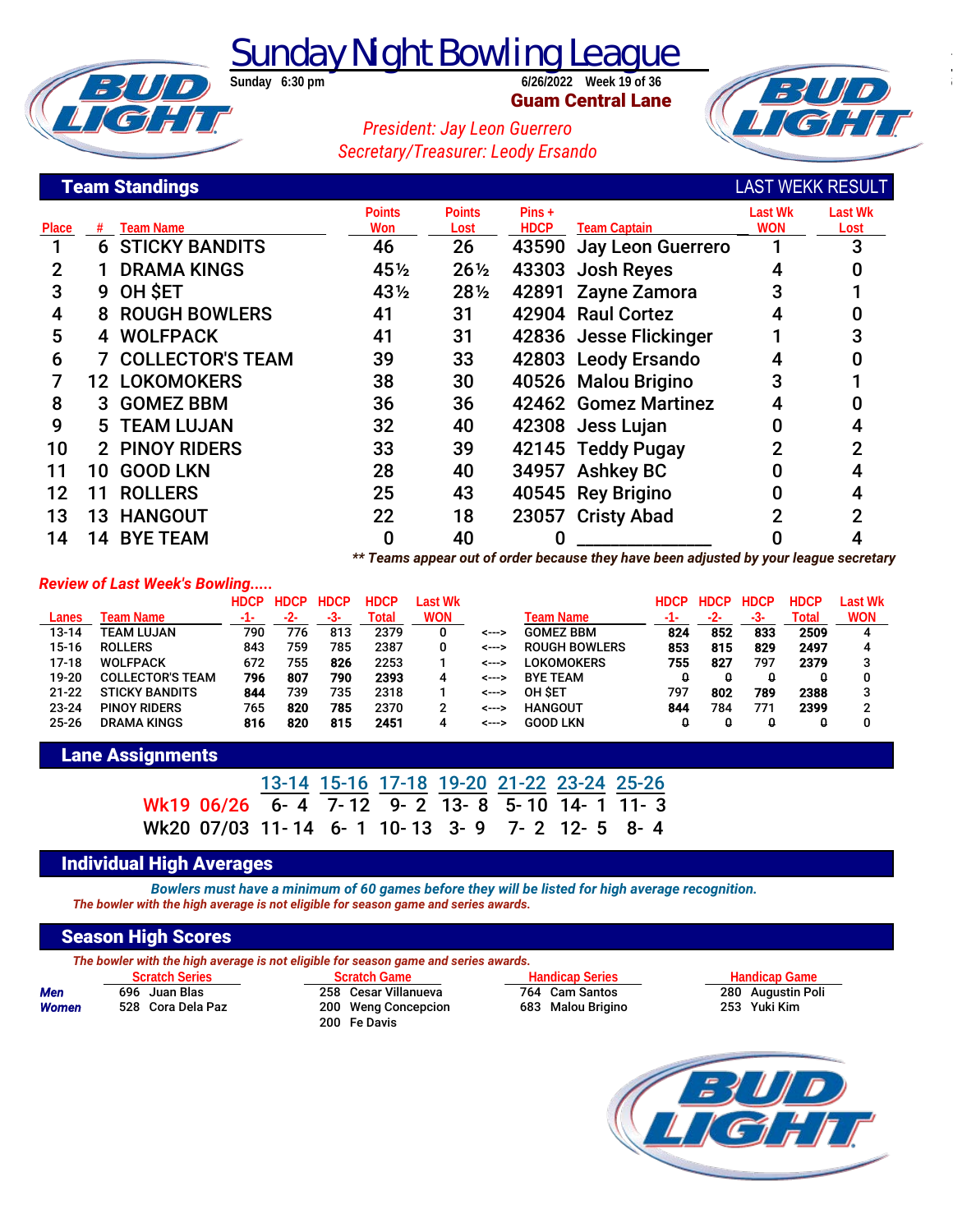|    | <b>Team Rosters</b>                       |              |     |                             |                 |         |          |              |                              |             |                  |             |             |     |
|----|-------------------------------------------|--------------|-----|-----------------------------|-----------------|---------|----------|--------------|------------------------------|-------------|------------------|-------------|-------------|-----|
|    |                                           |              |     |                             |                 |         |          |              | $Pins +$                     | High        | High             | <b>HDCP</b> | <b>HDCP</b> |     |
|    | <b>Gms</b> Name<br><b>1 - DRAMA KINGS</b> | Avg          |     | $HDCP -1 - -2 - -3 - Total$ |                 |         |          | <b>Pins</b>  | <b>HDCP</b>                  | <b>Sers</b> | Game             | <b>Sers</b> | Game        | Div |
|    |                                           |              |     |                             |                 |         |          |              |                              |             |                  | 699         |             |     |
|    | 54 Josh Reyes                             | 172          |     | 30 208 170 191 569          |                 |         |          |              | 9317 11024 606 232           |             |                  |             | 266         | 1   |
| 51 | <b>Neal Flores</b>                        | 156          | 43  |                             | 183 142 146 471 |         |          |              | 8002 10786 554 201           |             |                  | 680         | 241         | 1   |
| 39 | <b>Robert Leones</b>                      | 171          | 31  |                             |                 |         | $\bf{0}$ | 6675         | 8949 570 214                 |             |                  | 654         | 243         | 1   |
| 48 | Kaimina Bamba                             | 161          |     | 39 105 190 157 452          |                 |         |          |              | 7758 10779 550 207           |             |                  | 670         | 247         | 1   |
| 9  | <b>Charles Untalan</b>                    | 108          | 81  |                             | 122 120 123 365 |         |          | 979          | 1765 365 131                 |             |                  | 623         | 219         | 1   |
|    | <b>2 - PINOY RIDERS</b>                   |              |     |                             |                 |         |          |              |                              |             |                  |             |             |     |
|    | 15 Teddy Pugay                            | 141          |     | 55a131a131a131 393          |                 |         |          | 2116         | 3394 526 187                 |             |                  | 667         | 234         | 1   |
|    | 42 Riza Vinluan                           | 136          |     | 59 115 149 143 407          |                 |         |          | 5715         | 8814 490 186                 |             |                  | 673         | 247         | 1   |
|    | 12 David Pugay                            | 178          |     | 25 190 211 182 583          |                 |         |          | 2138         | 3662 583 211                 |             |                  | 676         | 242         | 1   |
|    | 37 Alex Muñoz                             | 139          | 56  |                             |                 |         | $\bf{0}$ | 5157         | 7581 496 202                 |             |                  | 673         | 261         | 1   |
|    | 12 Cam Blas                               | 132          |     | 62a122a122a122 366          |                 |         |          | 1589         | 3377 458 175                 |             |                  | 629         | 232         | 1   |
|    | 21 Mark Jorge                             | 144          | 52  |                             |                 |         | 0        | 3041         | 5198 531 208                 |             |                  | 672         | 255         | 1   |
|    |                                           |              |     |                             |                 |         |          |              |                              |             |                  |             |             |     |
|    | 3 - GOMEZ BBM                             |              |     |                             |                 |         |          |              |                              |             |                  |             |             |     |
|    | <b>15 Gomez Martinez</b>                  | 169          | 32  |                             |                 |         | 0        | 2542         | 2998 573 215                 |             |                  | 663         | 245         | 1   |
|    | 30 Rosen Miguel                           | 149          |     | 48 123 146 144 413          |                 |         |          | 4486         | 5911                         |             | 509 182          | 647         | 230         | 1   |
|    | <b>48 Zaldy Ponce</b>                     | 164          |     | 36 171 199 189 559          |                 |         |          | 7896         | 9489 559 213                 |             |                  | 670         | 247         | 1   |
|    | 54 Bal Perez                              | 153          |     | 45 172 171                  |                 | 163 506 |          |              | 8268 10533 532 208           |             |                  | 652         | 252         | 1   |
| 51 | <b>Tony Sobrevilla</b>                    | 163          |     | 37 190 168 169 527          |                 |         |          |              | 8356 10138 570 221           |             |                  | 678         | 257         | 1   |
|    | 18 Rudy Palaganas                         | 142          | 54  |                             |                 |         | 0        | 2556         | 3393 483 169                 |             |                  | 642         | 222         | 1   |
|    | 4 - WOLFPACK                              |              |     |                             |                 |         |          |              |                              |             |                  |             |             |     |
| 51 | <b>Jesse Flickinger</b>                   | 171          |     | 31 143 175 192 510          |                 |         |          |              | 8753 10268 605 238           |             |                  | 698         | 268         | 1   |
| 51 | <b>Mark Manibusan</b>                     | 174          | 28  | 127 157 167 451             |                 |         |          |              | 8878 10339 603 224           |             |                  | 702         | 256         | 1   |
| 48 | <b>Carlos Aguon</b>                       | 144          |     | 52 122 136 143 401          |                 |         |          | 6915         | 9993 535 201                 |             |                  | 685         | 256         | 1   |
| 3  | <b>Rey Perez</b>                          | 77           | 106 |                             |                 |         | 0        | 232          | 1726 232 103                 |             |                  | 550         | 209         | 1   |
|    | 39 Michael Edquilane                      | 127          |     | 66 104 111 148 363          |                 |         |          | 4990         | 8098 425 173                 |             |                  | 624         | 238         | 1   |
|    | 3 Robert Baker                            | <b>bk178</b> | 25  |                             |                 |         | 0        | 553          |                              | 628 553 211 |                  | 628         | 236         | 1   |
|    | 3 Brandon Manibusan                       | bk173        | 29  |                             |                 |         | 0        | 521          |                              |             | 608 521 188 608  |             | 217         | 1   |
|    |                                           |              |     |                             |                 |         |          |              |                              |             |                  |             |             |     |
|    | <b>5 - TEAM LUJAN</b>                     |              |     |                             |                 |         |          |              |                              |             |                  |             |             |     |
|    | 39 Jess Lujan                             | 135          |     | 60 136 133 136 405          |                 |         |          | 5284         | 7489 546 186 717             |             |                  |             | 243         | 1   |
|    | 36 Bill Taimanglo                         | 138          | 57  |                             |                 |         | 0        | 4992         | 7572 497 202 668             |             |                  |             | 258         | 1   |
| 51 | Joe Cepeda                                | 157          |     | 42 125 154 159 438          |                 |         |          |              | 8044 10165 576 224 696       |             |                  |             | 267         | 1   |
|    | 54 Rolly Hernandez                        | 148          |     | 49 186 136 167 489          |                 |         |          |              | 7996 10675 502 189           |             |                  | 658         | 241         | 1   |
|    | 33 Cesar Requina                          | 140          |     | 56 136 146 144 426          |                 |         |          | 4628         | 6407 494 200 662             |             |                  |             | 256         | 1   |
|    | <b>6 - STICKY BANDITS</b>                 |              |     |                             |                 |         |          |              |                              |             |                  |             |             |     |
|    | 39 Jay Leon Guerrero                      | 193          | 13  |                             |                 |         | 0        | 7537         | 7906 627 244 651             |             |                  |             | 258         | 1   |
|    | 39 Juan Blas                              | 188          |     | 17 184 142 129 455          |                 |         |          | 7354         | 8461 696 247                 |             |                  | 756         | 267         | 1   |
|    | 24 Cesar Villanueva                       | 186          |     | 19 225 167 181 573          |                 |         |          | 4470         |                              |             |                  | 680         | 269         |     |
|    | 45 Cam Santos                             | 179          |     | 24 174 154 190 518          |                 |         |          |              | 4812 647 258<br>9172 692 247 |             |                  | 764         | 279         | 1   |
|    |                                           | 186          |     | 19 184 199 158 541          |                 |         |          | 8068<br>7852 | 8986 647 235 668             |             |                  |             | 247         | 1   |
|    | 42 Charlie Catbangan                      |              |     |                             |                 |         |          |              |                              |             |                  |             |             | 1   |
|    | 15 Thomas Camacho                         | 175          | 28  |                             |                 |         | 0        | 2625         | 3057 612 233                 |             |                  | 702         | 263         | 1   |
|    | 0 Noah Taimanglo                          | bk190        | 16  |                             |                 |         | 0        | 0            | 0                            | $\bf{0}$    | $\boldsymbol{0}$ |             |             | 1   |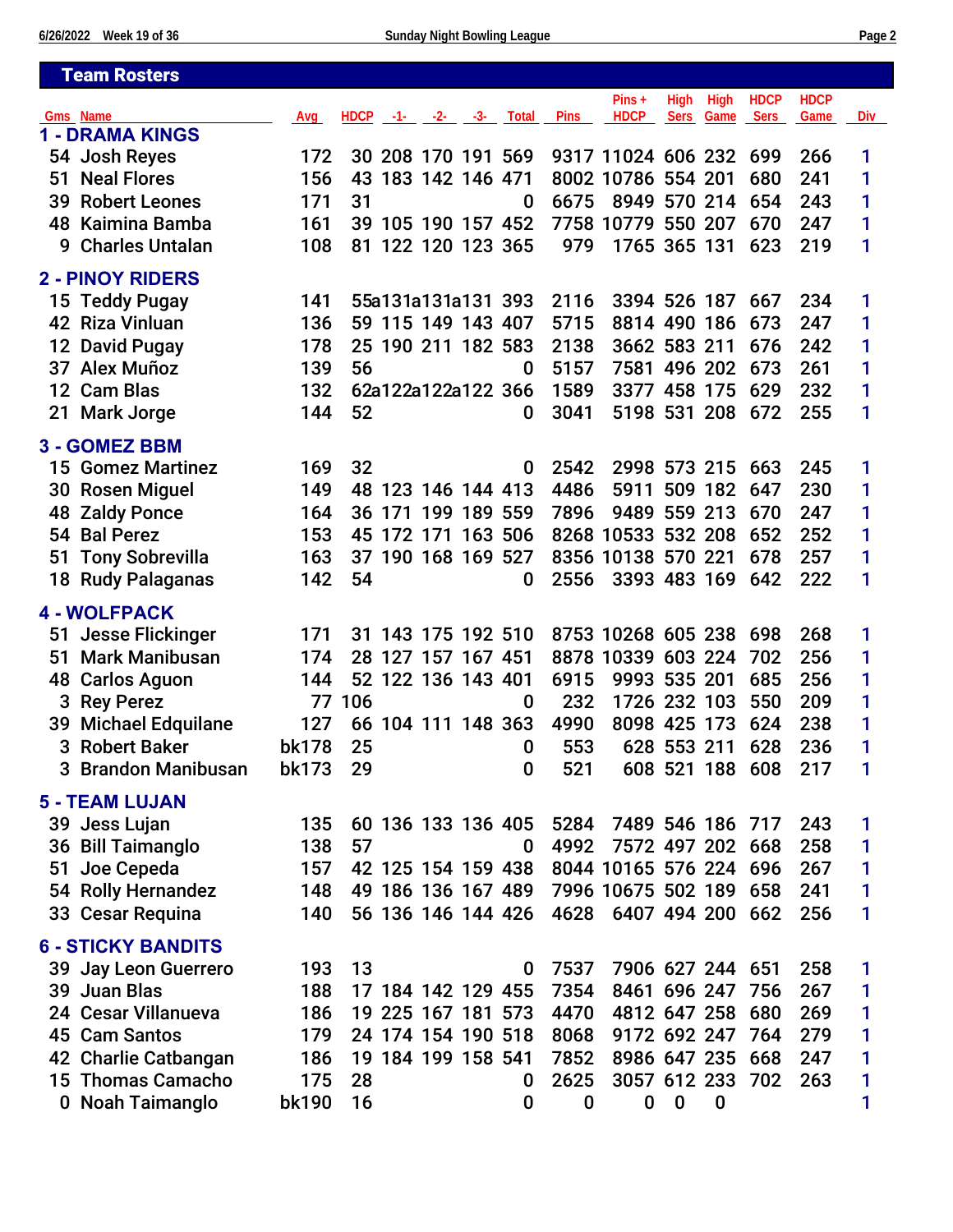|    | 6/26/2022 Week 19 of 36      |            |    |        |                             |            | <b>Sunday Night Bowling League</b> |             |                        |      |                   |                            |                     | Page 3     |
|----|------------------------------|------------|----|--------|-----------------------------|------------|------------------------------------|-------------|------------------------|------|-------------------|----------------------------|---------------------|------------|
|    | Gms Name                     | <b>Avg</b> |    |        | $HDCP$ $-1$ $-2$ $-3$ Total |            |                                    | <b>Pins</b> | $Pins +$<br>HDCP       | High | High<br>Sers Game | <b>HDCP</b><br><b>Sers</b> | <b>HDCP</b><br>Game | <u>Div</u> |
|    | <b>7 - COLLECTOR'S TEAM</b>  |            |    |        |                             |            |                                    |             |                        |      |                   |                            |                     |            |
|    | 51 Leody Ersando             | 169        |    |        | 32 184 211 166 561          |            |                                    |             | 8664 10308 614 214 719 |      |                   |                            | 248                 | 1          |
| 51 | John Abad                    | 171        |    |        | 31 166 160 172 498          |            |                                    |             | 8771 10802 590 238     |      |                   | 682                        | 267                 | 1          |
|    | 54 Neal Young                | 158        |    |        | 41 142 154 143 439          |            |                                    |             | 8532 10650 568 207     |      |                   | 688                        | 247                 | 1          |
|    | 48 Norbie De Silva           | 139        |    |        | 56 144 122 149 415          |            |                                    |             | 6719 9206 485 187      |      |                   | 642                        | 234                 | 1          |
|    | <b>8 - ROUGH BOWLERS</b>     |            |    |        |                             |            |                                    |             |                        |      |                   |                            |                     |            |
|    | 5 Bryan Peralta              | bk146      | 51 |        |                             |            | 0                                  | 621         | 1998 383 157           |      |                   | 536                        | 208                 | 1          |
|    | 45 Raul Cortez               | 141        |    |        | 55 128 131 131 390          |            |                                    | 6389        | 8708 519 183           |      |                   | 675                        | 235                 | 1          |
|    | <b>6 Nathan Delica</b>       | 98         |    |        | 89 100 143 124 367          |            |                                    | 593         | 1241 367 143           |      |                   | 691                        | 251                 | 1          |
|    | 33 Augustin Poli             | 122        | 70 |        |                             |            | 0                                  | 4038        | 6753 522 206           |      |                   | 744                        | 280                 | 1          |
|    | 39 Mel Chamocho              | 148        | 49 |        |                             |            | 0                                  | 5776        | 7828 479 192           |      |                   | 655                        | 240                 | 1          |
| 31 | <b>Ernesto Roses</b>         | 113        |    | 77 143 |                             | 97 134 374 |                                    | 3523        | 6295 376 147           |      |                   | 691                        | 249                 | 1          |
|    | <b>45 Carlos Ballesteros</b> | 142        |    |        | 54 187 149 145 481          |            |                                    | 6434        | 8858 481 187 646       |      |                   |                            | 242                 | 1          |
|    | 9 - OH \$ET                  |            |    |        |                             |            |                                    |             |                        |      |                   |                            |                     |            |
|    | 31 Zayne Zamora              | 178        | 25 |        |                             |            | 0                                  | 5535        | 7072 627 245 690       |      |                   |                            | 266                 | 1          |
|    | 51 Michael Brown             | 163        |    |        | 37 150 136 131 417          |            |                                    |             | 8326 10108 568 213     |      |                   | 676                        | 249                 | 1          |
|    | 24 Michael Wong              | 167        |    |        | 34 161 177 180 518          |            |                                    | 4013        | 4805 556 200           |      |                   | 652                        | 232                 | 1          |
|    | 18 BJ Leong                  | 162        |    |        | 38 157 198 139 494          |            |                                    | 2929        | 3571 537 203           |      |                   | 642                        | 238                 | 1          |
|    | 48 Yuki Kim                  | 143        | 53 |        |                             |            | $\bf{0}$                           | 6887        | 9695 512 194           |      |                   | 680                        | 253                 | 1          |
|    | 36 Naida Brown               | 139        |    |        | 56 162 124 172 458          |            |                                    | 5006        | 7052 479 187 662       |      |                   |                            | 248                 | 1          |
|    | <b>10 - GOOD LKN</b>         |            |    |        |                             |            |                                    |             |                        |      |                   |                            |                     |            |
|    | 36 Ashkey BC                 | 122        | 70 |        |                             |            | 0                                  | 4407        | 8058 413 158 635       |      |                   |                            | 230                 | 1          |
|    | 45 David Delgado             | 127        | 66 |        |                             |            | 0                                  | 5732        | 8759 442 172           |      |                   | 667                        | 244                 | 1          |
|    | 33 Double D                  | 139        | 56 |        |                             |            | 0                                  | 4615        | 7753 487 202           |      |                   | 679                        | 260                 | 1          |
|    | 24 Mark Perez                | 122        | 70 |        |                             |            | 0                                  | 2936        | 5672 431 179           |      |                   | 635                        | 247                 | 1          |
|    | 18 Erik T                    | 135        | 60 |        |                             |            | 0                                  | 2447        | 4715 464 170           |      |                   | 644                        | 239                 | 1          |
|    | 11 - ROLLERS                 |            |    |        |                             |            |                                    |             |                        |      |                   |                            |                     |            |
|    | 42 Rey Brigino               | 159        |    |        | 40 175 145 164 484          |            |                                    | 6695        | 9473 547 202           |      |                   | 670                        | 243                 | 1          |
|    | 45 Art Gatmen                | 169        |    |        | 32 165 149 170 484          |            |                                    | 7635        | 9066 637 245           |      |                   | 736                        | 278                 | 1          |
|    | <b>45 Conrad Bosco</b>       | 160        | 40 |        |                             |            | 0                                  | 7208        | 9473 528 216 648       |      |                   |                            | 253                 | 1          |
|    | 39 Jay Pituc                 | 161        |    |        | 39 171 163 132 466          |            |                                    | 6285        | 7704 577 198           |      |                   | 694                        | 237                 | 1          |
|    | <b>18 Michael Grefaldon</b>  | 163        |    |        | 37 183 153 170 506          |            |                                    | 2939        | 3653 567 210 690       |      |                   |                            | 251                 | 1          |
|    | <b>12 - LOKOMOKERS</b>       |            |    |        |                             |            |                                    |             |                        |      |                   |                            |                     |            |
|    | 33 Malou Brigino             | 141        |    |        | 55 128 178 168 474          |            |                                    | 4676        | 7205 506 189 683       |      |                   |                            | 248                 | 1          |
|    | 39 Weng Concepcion           | 143        |    |        | 53a133a133a133 399          |            |                                    | 5596        | 8206 517 200           |      |                   | 685                        | 256                 | 1          |
|    | 48 Cora Dela Paz             | 153        |    |        | 45 163 163 147 473          |            |                                    | 7350        | 9474 528 180           |      |                   | 666                        | 226                 | 1          |
|    | 21 Fe Davis                  | 141        |    |        | 55 122 144 140 406          |            |                                    | 2974        | 4867 498 200           |      |                   | 690                        | 264                 | 1          |
|    | 24 Rene Cariaso              | 165        | 36 |        |                             |            | 0                                  | 3968        | 4928 562 214           |      |                   | 700                        | 260                 | 1          |
|    | 18 Yong Kim                  | 147        | 50 |        |                             |            | 0                                  | 2658        | 3516 497 179 641       |      |                   |                            | 227                 | 1          |